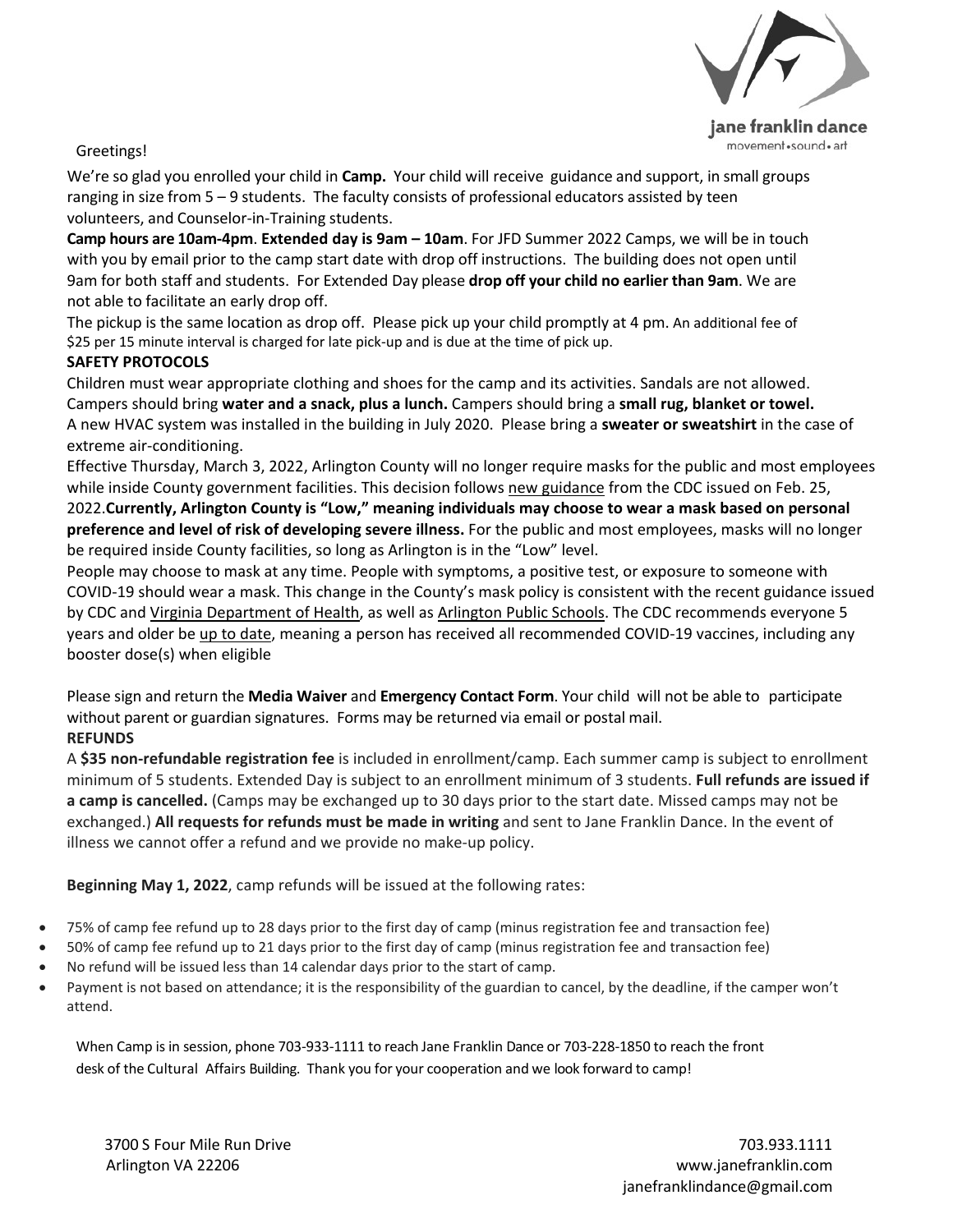Jane Franklin Dance camps take place in the 3700 S Four Mile Run Drive building. Breaks will be take place outdoors, weather permitting, in areas surrounding the building or across the street at Jennie Dean Park (depending on completion of the construction).

**Drop Off:** 3700 S Four Mile Run Drive. Specific instructions will be emailed one week prior to camp start date. **Additional information:** [www.janefranklin.com/contact](http://www.janefranklin.com/contact)

#### **Core Camp Hours: 10 am – 4 pm**

#### **Daily Camp Schedule**

**\* Core Camp Hours: 10 am – 4 pm** 10:00 – 11:00am 1st Class (Movement Warm-Up) 11:00 – 11:20am SNACK BREAK\* 11:25 – 12:10am 2nd Class (Performance technique) 12:20 – 1:20pm 3rd Class (Visual art) 1:30 – 2:00pm LUNCH\* 2:15 – 3:00pm Reading/outdoor play/theatre or movement games 3:10 – 4:00pm Dance technique or Theatre Technique **Extended Hours: 9 am – 10 am**

#### **\*Snack breaks may be adjusted in time allowance due to campers' needs**

#### **Class Descriptions**

**Movement Warm-Up -** A great way to stimulate creativity for daily activities! Campers will participate in movement and theater exercises to prepare the body, build physical skill and open creative potential.

**Dance Technique –** Dance technique includes movement exercises that develop strength, flexibility coordination, balance, and body awareness. These concepts are applied to phrases of movement and to improvisational exercises.

**Performance technique –** A **Performance** is developed based on the camp theme and performed on Friday at 3:30 pm. A livestream and limited in-person viewing will be made available

**Visual Art –** Students expressthemselves through painting, drawing, collage-making and a range of free form handson activities. All materials are provided.

**Reading/outdoor/games**– Take a break in outdoor areas near the 3700 building (the playground at Jennie Dean Park may be accessible depending on the progress of construction); or have fun with movement or theater games.

3700 S Four Mile Run Drive Arlington VA 22206

703.933.1111 [www.janefranklin.com](http://www.janefranklin.com/) [janefranklindance@gmail.com](mailto:janefranklindance@gmail.com)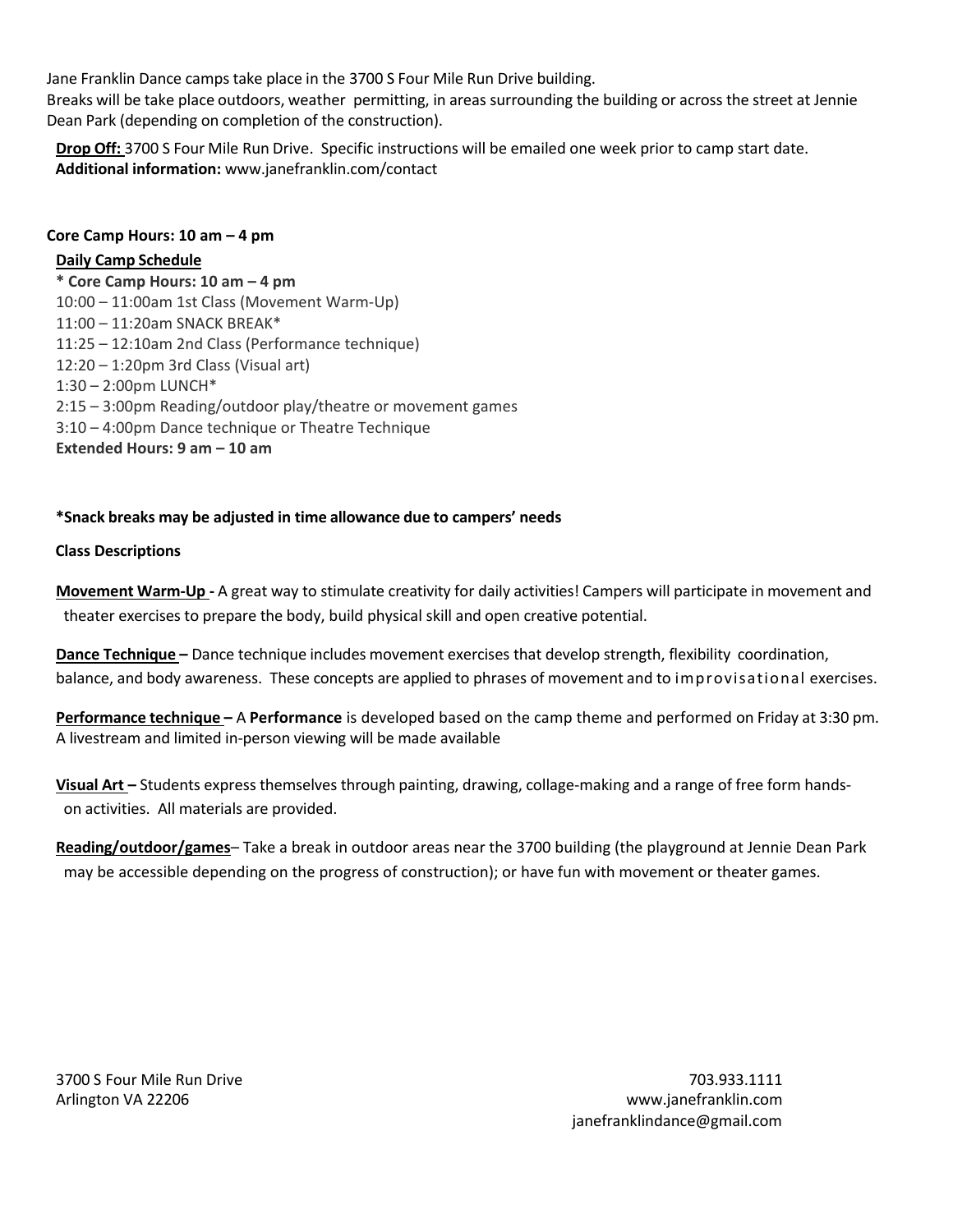# **WAIVER AND RELEASE OF LIABILITY/MEDIA AND PHOTOGRAPHY PERMISSION**



**DISCLAIMER:** JANE FRANKLIN DANCE IS NOT RESPONSIBLE FOR ANY INJURY (OR LOSS OF PROPERTY) TO ANY PERSON WHILE PRACTICING, TRAINING, PARTICIPATING IN ANY SPECIAL EVENTS, REHEARSALS, DEMONSTRATIONS, WORKSHOPS , CAMPS, OR PERFORMANCES,OR IN ANY OTHER WAY INVOLVED IN DANCE OR PHYSICAL ACTIVITY WHILE WITH JANE FRANKLIN DANCE FOR ANY REASON WHATSOEVER, INCLUDING ORDINARY NEGLIGENCE ON THE P A R T OF JANE FRANKLIN DANCE, ITS OWNERS, EMPLOYEES, DIRECTORS OR VOLUNTEERS. .

In consideration of my participation, **I hereby release and covenant not-to-sue** Jane Franklin Dance and any of their employees, dancers, directors or otherwise, **from any part and all present and future claims resulting from participation in movement through a class or camp by Jane Franklin Dance or others listed.**

**Jane Franklin Dance or others listed** for property damage, personal injury, or wrongful death, arising as a result of my engaging in or receiving instruction however the same may occur. **I hereby voluntarily waive any and all claims resulting from ordinary negligence,** both present and future, that may be made by me, my family estate, heirs, or assigns.

Further, I am aware that dance is a vigorous activity and may pose a risk injury. I understand that dance and related activities always involve certain risks, including but not limited to, death, serious neck and spinal and related injuries resulting in complete or partial paralysis, brain damage, and seriousinjury to virtually all bones, joints, muscles, and internal organs. The risk of harm may be limited by all of the safety equipment and trained professionals, but never eliminated. I understand that participation in movement involves activitiesincidental to active participation in dance including conditioning, stretching, and other activities which may leave me vulnerable to the reckless actions of other participants who may not have complete control over their actions. I am voluntarily participating in this activity with knowledge of the risks involved and hereby agree to accept any and all inherent risks of property damage, personal injury, or death.

I further agree to indemnify and hold harmless Jane Franklin Dance and all others listed for any and all claims arising as a result of my engaging in performances, classes, demonstrations, outdoor recesses, workshops or special events with Jane Franklin Dance or any activities incidental thereto, whenever, wherever, or however the same may occur. Also, I give my permission for video and stills taken by the videographer and photographer during this event to be *used for promotional purposes.*

I have read this form and fully understand that by signing this form, I am giving up legal rights and or remedies, which may be available to me for the ordinary negligence of Jane Franklin Dance or any person listed above.

Child's Name

Parent or Legal Guardian Signature **Date Date** 

3700 S Four Mile Run Drive Arlington VA 22206

703.933.1111 [www.janefranklin.com](http://www.janefranklin.com/) [janefranklindance@gmail.com](mailto:janefranklindance@gmail.com)